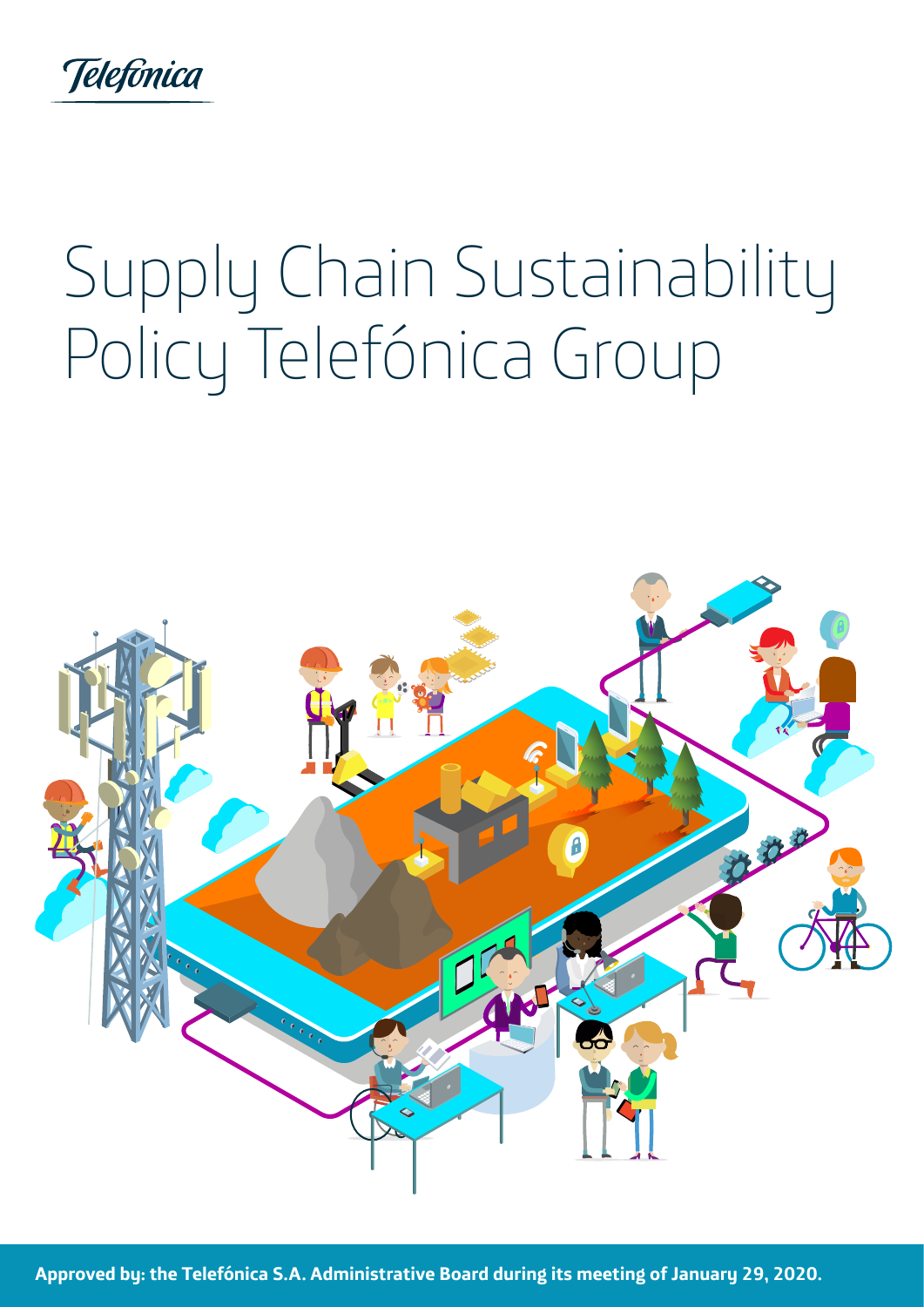### Index

- 1. Introduction
- 2. Scope of application
- 3. General principles of action
- 4. Minimum standards for sustainable business
	- 4.1. Respect for the Law
	- 4.2. Ethical and responsible criteria
	- 4.3. Social Criteria
	- 4.4. Environmental Criteria
	- 4.5. Criteria for privacy, confidentiality of information and freedom of speech
- 5. Responsible business channel
- 6. Changes and updates to the policy
- 7. Definitions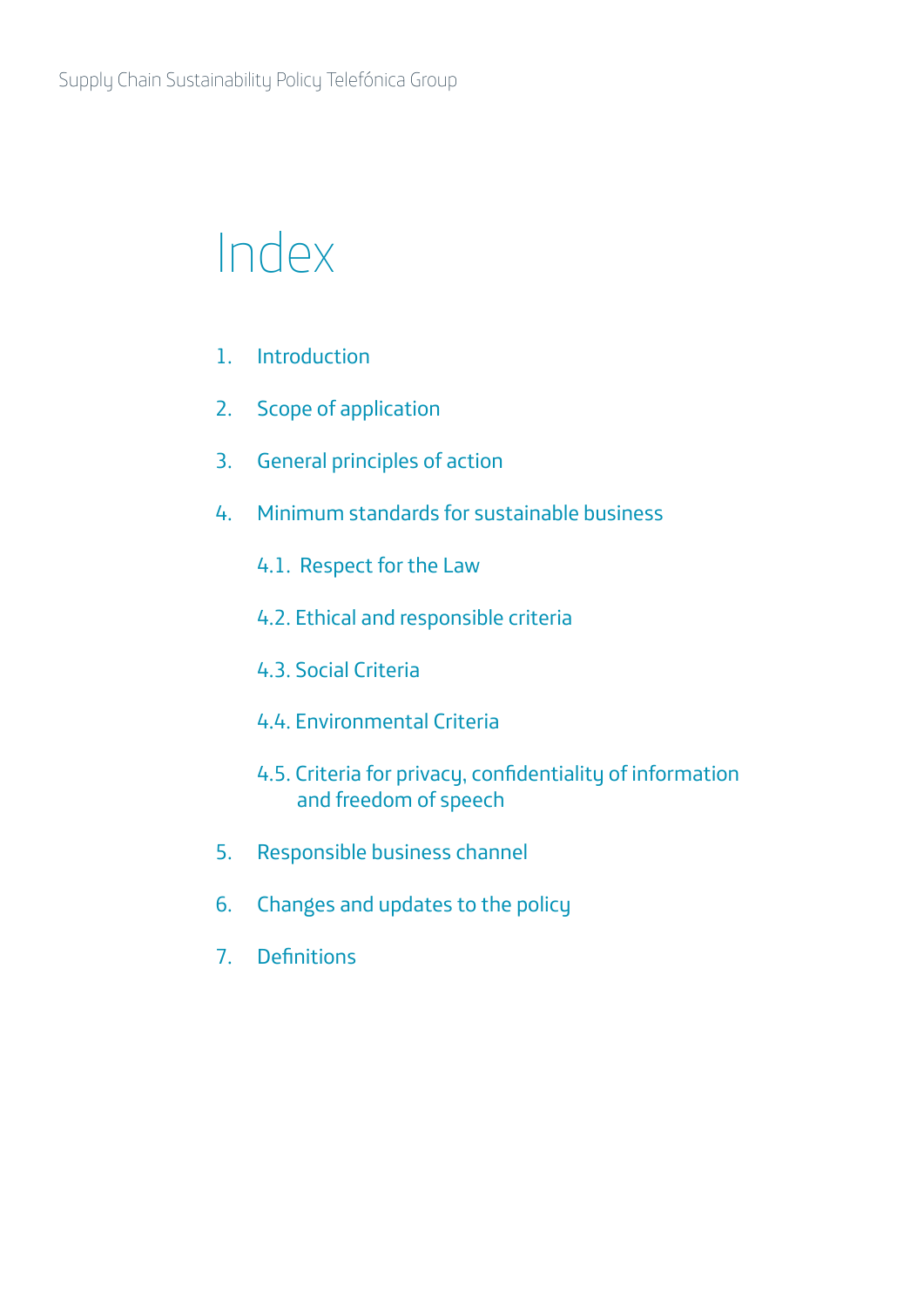# **Introduction**

Telefónica is aware of its responsibility in the supply chain arising from both its international presence and the influence enabled by its business volumes. For this reason, Telefónica promotes, establishes and maintains high responsible business standards vis-á-vis its suppliers, promoting compliance not only with respect to product and/or service quality standards, but also with respect to legislation as well as ethical, social, environmental and privacy standards throughout Telefónica's supply chain.

This Policy has its origins in the **Telefónica Business Principles** which constitute the reference framework in the relationship of the Company with its different stakeholders, and more specifically **in the commitment taken on by Telefónica with Sustainable Management in the Supply Chain.**

It has been drafted in accordance to international norms such as **the Governing Principles for Companies, the UN Universal Declaration of Human Rights, the International Labour Organization**

**conventions**, the UN Convention on the Rights of the Child, **OECD** (The Organisation for Economic Co-operation and Development) **guidelines**, and **ISO** (International Standards Organization) **criteria.**

This Policy is not only in line with the vision Telefónica has in terms of sustainability and risk management but also with a strategic business position in which we consider as extremelu important:

• The establishment of stable and mutually beneficial relationships with our suppliers.

• Compliance with applicable legislation as well as with standards regarding ethical and responsible behaviour and social, environmental and privacy matters, not only by the Company itself and its employees, but also by its business partners.

It also reinforces our commitment with **United Nations initiatives of Global** Compact, the **Sustainable Development Goals**, and the defence of **Human Rights**.

# 2 Scope of application

This Policy has the character of a Corporate Policy and, therefore, is applicable to all Telefónica Group companies. For such purposes, the Telefónica Group shall be understood to be those companies in whose share capital Telefónica, S.A. directly or indirectly holds a majority of the shares, holdings or voting rights or in whose governing body it has appointed or has the power to appoint a majority of its

members, in such a way that it effectively controls the company (hereinafter, Telefónica, S.A. or any of the individual companies, the "Company", the "Company" or the "Company").

Telefónica, S.A. in its role as parent company in the Group, is responsible for establishing the fundamentals, instruments and mechanisms needed for an appropriate and efficient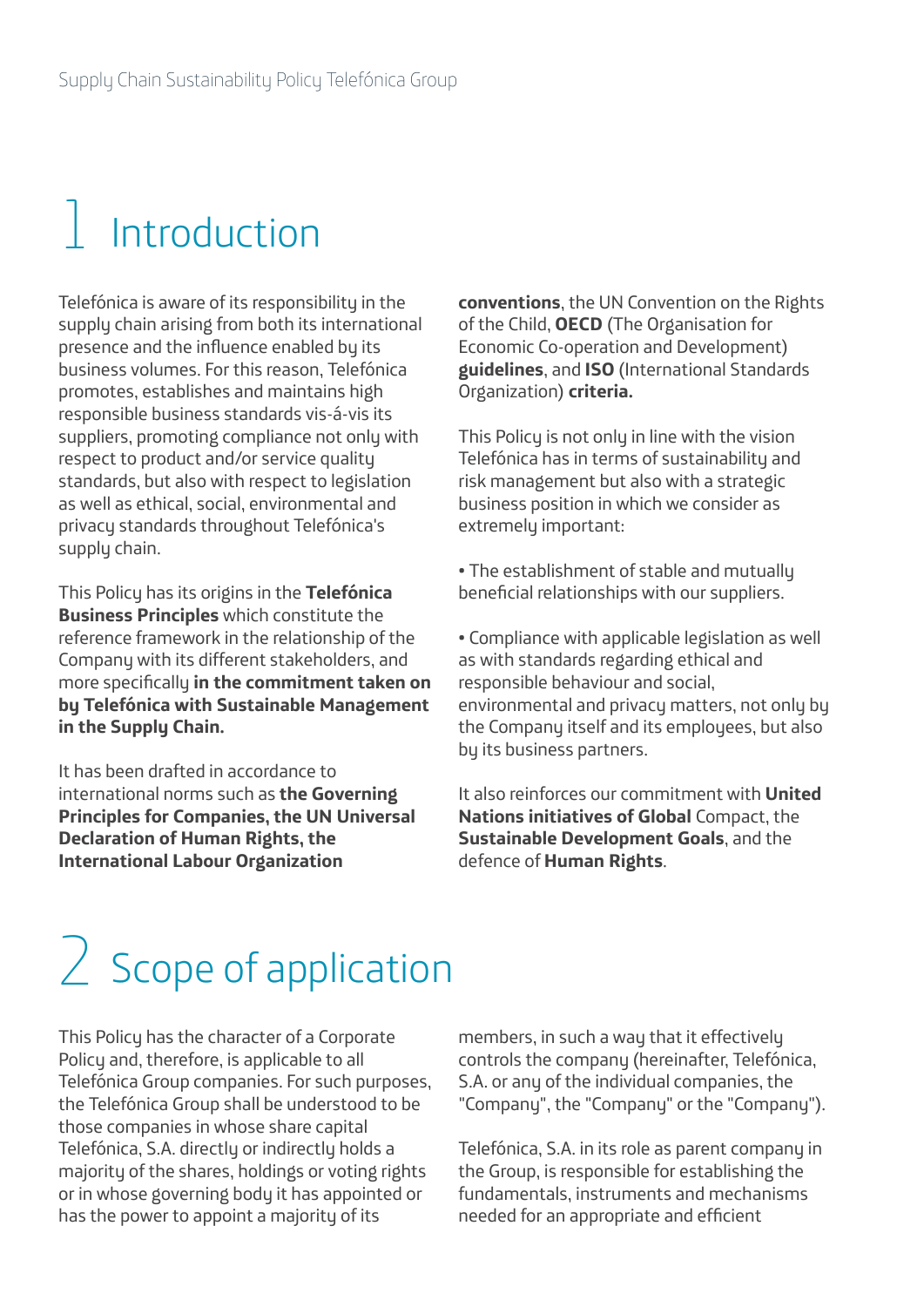coordination between this Company and the other group companies; this remains without prejudice to and not undermine the autonomous decision making capability that corresponds to each of these companies, in accordance with their own corporate purpose of each of and the fiduciary duties that the members of their Boards of Directors have with regard to their shareholders.

This Policy **applies to all Purchases of** 

**Products and Services for the Telefónica Group**, regardless of its operations and geography.

Similarly, **it refers to the entirety of the Telefónica supply chain**, applying to both direct and indirect suppliers. This implies the supplier will respond jointly and severally, and without limits, for any breaches of the minimum standards included in this Policy.

# 3 General principles of action

Telefónica is committed to acting with rigor, objectivity, transparency, and professionalism in its relationships with supplies, and specifically with:

- Always act ethically and responsibly.
- Fulfil the commitments made to suppliers.

• Using mechanisms that promote reasonable transparency in the management of purchases, especially in negotiations with suppliers and in the decision making process for the awarding of the purchases, allowing suppliers to raise any questions that they may have. Avoid any actions that might be interpreted as dishonest, including situations of conflicts of interest or situations that generate undue advantages for the company.

• Avoid any actions that might be interpreted as dishonest, including situations of conflicts of interest or situations that generate undue advantages for the company.

• Ensuring equal opportunity to all suppliers

involved in a specific procurement process, basing the selection of suppliers, the awarding of purchases and other decisions on objective criteria.

• Encouraging a culture of sustainable business among our suppliers.

• Working with our suppliers in order to ensure compliance of our Minimum Standards for Sustainable Business (contained in this document) and supporting continuous improvement.

• Evaluating compliance to the Minimum Standards for Sustainable Business demanded through independent supervision and/or verification. This verification may be carried out through information provided by the supplier itself and/or through on-site audits. Telefónica expects its suppliers to provide adequate timely responses to its requests for information, be it directly or through its verification platforms (depending on Telefónica's preference), and to provide Telefónica or its representatives reasonable access to all pertinent information,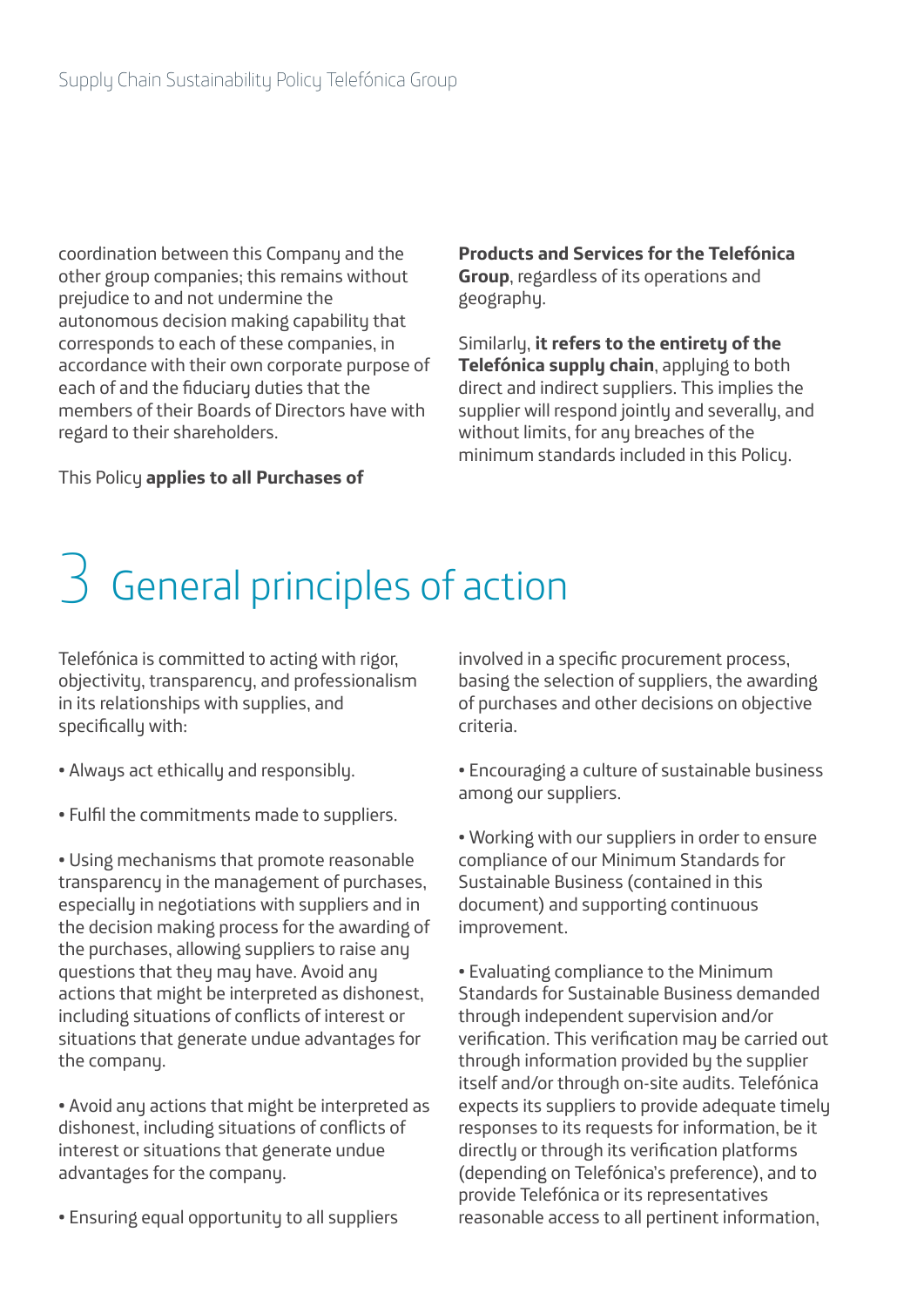facilities, and workers in order for verification to be carried out.

Any company or organization that wishes to be considered as a Telefónica supplier must comply with the Minimum Standards for Sustainable Business, and transfer at all times the demand for compliance with the Minimum Standards for Sustainable Business to its subcontractors. Any breach of the aforementioned standards by a Supplier will be considered a breach of contract, allowing for Telefónica to end its commercial relationship with the Supplier and giving Telefónica the right to demand any and all damage and liability which Telefónica may incur as a result of the breach and/or contract termination.

Notwithstanding the above, Telefónica may opt not to terminate the contractual relationship, but to demand corrective measures which result in compliance on the part of the Supplier of the Minimum Standards for Sustainable Business. In this case, the evaluation of the corrective measures and whether they are adequate, both in impact, form and timeframe, will be carried out exclusively by Telefónica.

It is the responsibility of suppliers to appropriately communicate this policy and to ensure that their employees and subcontractors are adequately trained on it and to operate procedures and standards that allow them to maintain compliance to it.

### 4 Minimum standards for sustainable business

To fulfil our responsibility commitment throughout our value chain, we expect our suppliers to comply with our Business Principles, which are based on the respect for and promotion of Human Rights as well as three basic values - integrity, commitment and transparency-, or equivalent principles of their own. This commitment entails compliance with the following criteria.

### 4.1 Respect for the Law as a common criterion to the rest of the criteria

• **Compliance with the Law**: Compliance with the Law: the supplier must at all times comply with applicable international, national or local regulations Where Telefonica's minimum standard (included in this Policu or its internal

regulations) is higher than applicable regulation than this minimum standard must be applied.

### 4.2 Ethical and responsible criteria

• **Anti-corruption**: Telefónica works in accordance with current legislation, professional ethics and internal rules, not accepting any form of corruption, extortion or briberu. Suppliers will actively and consistently fight against any type of influence contrary to law or ethics with respect to the decisions of Telefónica or other companies and institutions, and will act against corruption in their own company. This includes prohibiting all forms of bribery and not permitting any person to promise, offer or give any benefit or advantage of any nature to any person for the purpose of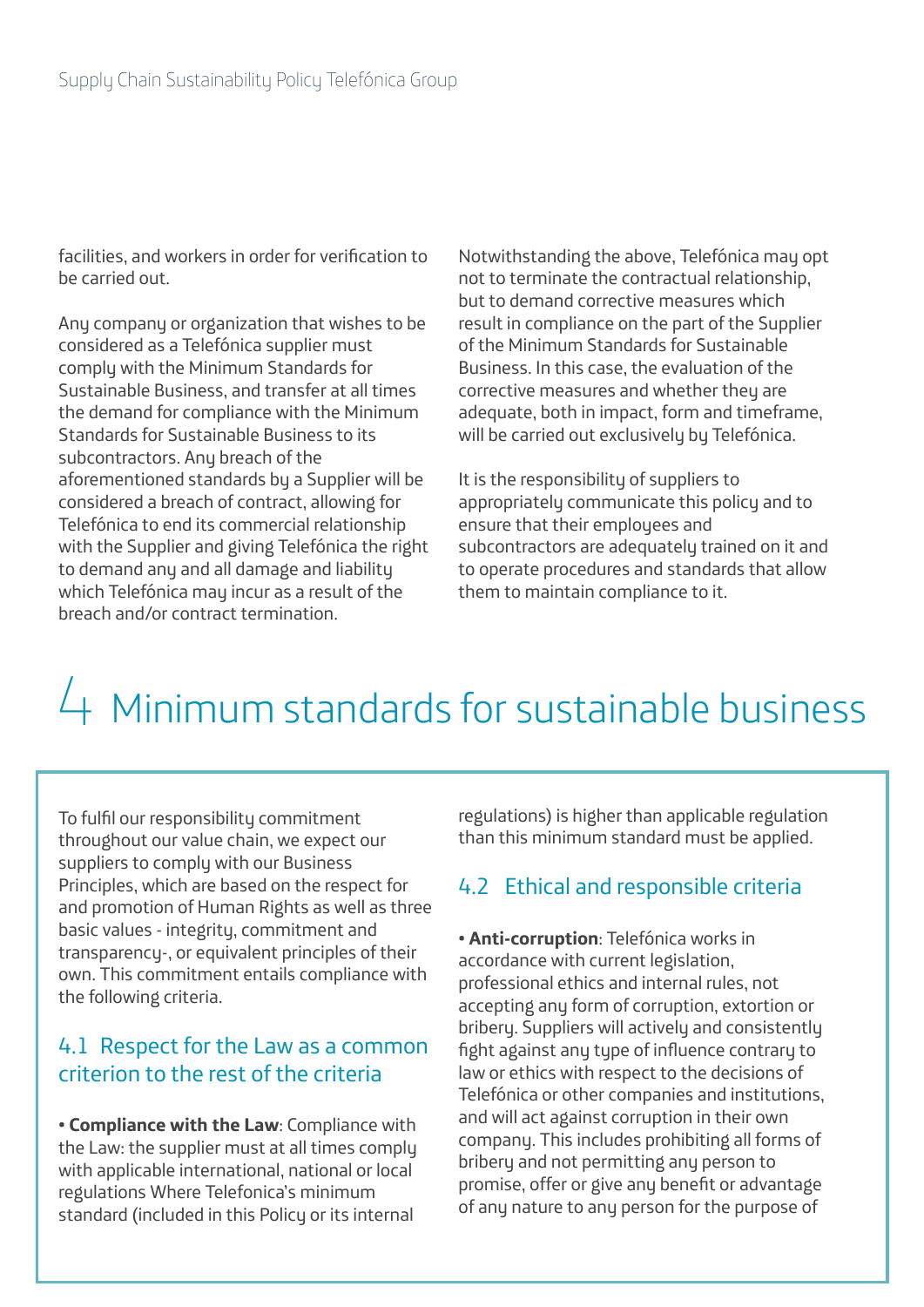influencing decisions of any kind (including governmental, administrative or judicial) or obtaining undue advantage, or offering or accepting gifts, entertainment or other incentives that may reward or influence a business decision.

• **Conflicts of interest**: Telefónica believes that the relationship with its suppliers should be based on loyalty that stems from common interests. In this regard, suppliers must maintain mechanisms to avoid situations of conflict of interest and to guarantee independence in the actions carried out within the framework of their relationship with Telefonica and their full compliance with applicable legislation. A conflict of interest is any situation in which the interest of Telefónica and the interest of the supplier, of persons employed by the supplier or of persons and entities linked to them collide, directly or indirectly.

• **Human Rights**: As part of its commitment to Human Rights, Telefónica conducts a due diligence process to avoid causing, avoid contributing or being linked to human rights violations. To minimize any possible risk in this regard in the supply chain, suppliers of Telefónica shall implement internal processes to identify, avoid and mitigate possible adverse impacts of their activities on human rights.

### 4.3 Social Criteria

• **Labour relationship**: The work done by the employees of the supplier must be based on a recognized labour relationship established in accordance to all applicable legislation. The obligations of the company with respect to its employees regarding labour or social security norms will not be avoided. Abuse of service provision contracts or the recurring use of

subcontracts, to avoid legal obligations will not be allowed. Workers must be provided with a written employment agreement in their native language. Workers shall not be required to pay employers' or agents' recruitment fees or other related fees for their employment. If any such fees are found to have been paid by workers, such fees shall be repaid to the worker.

• **Working hours**: The supplier's standard working hours shall respect national legislation and industry reference standards, with the criteria that offer the highest levels of protection for the employee prevailing. Workers shall not be required to work more than 48 hours per week on a regular basis and shall be provided with at least one day off for every average period of 7 days. Overtime required by the employer shall be voluntary, shall not be requested on a regular basis, and shall always be compensated at a special rate. According to ILO Convention 1, these provisions are aimed at functions other than supervision and/or management. The supplier shall encourage respect for the Right of Digital Disconnection during daily and weekly rest periods, leave, holidays or other, as well as respect for personal and family privacy beyond the working time legally or conventionally determined.

• **Salaries:** The employee's remuneration must meet or exceed national or, where applicable, local minimum legal requirements. The supplier must pay at least the minimum wage required by the law in force in each country for normal working hours, overtime and the differential corresponding to overtime. Salaries shall not be paid in kind and must be sufficient to meet basic needs. Emplouees must receive understandable written information on their working conditions with respect to salary prior to the commencement of employment, as well as detailed periodic information on their salary for each salaries payment. Wage reductions are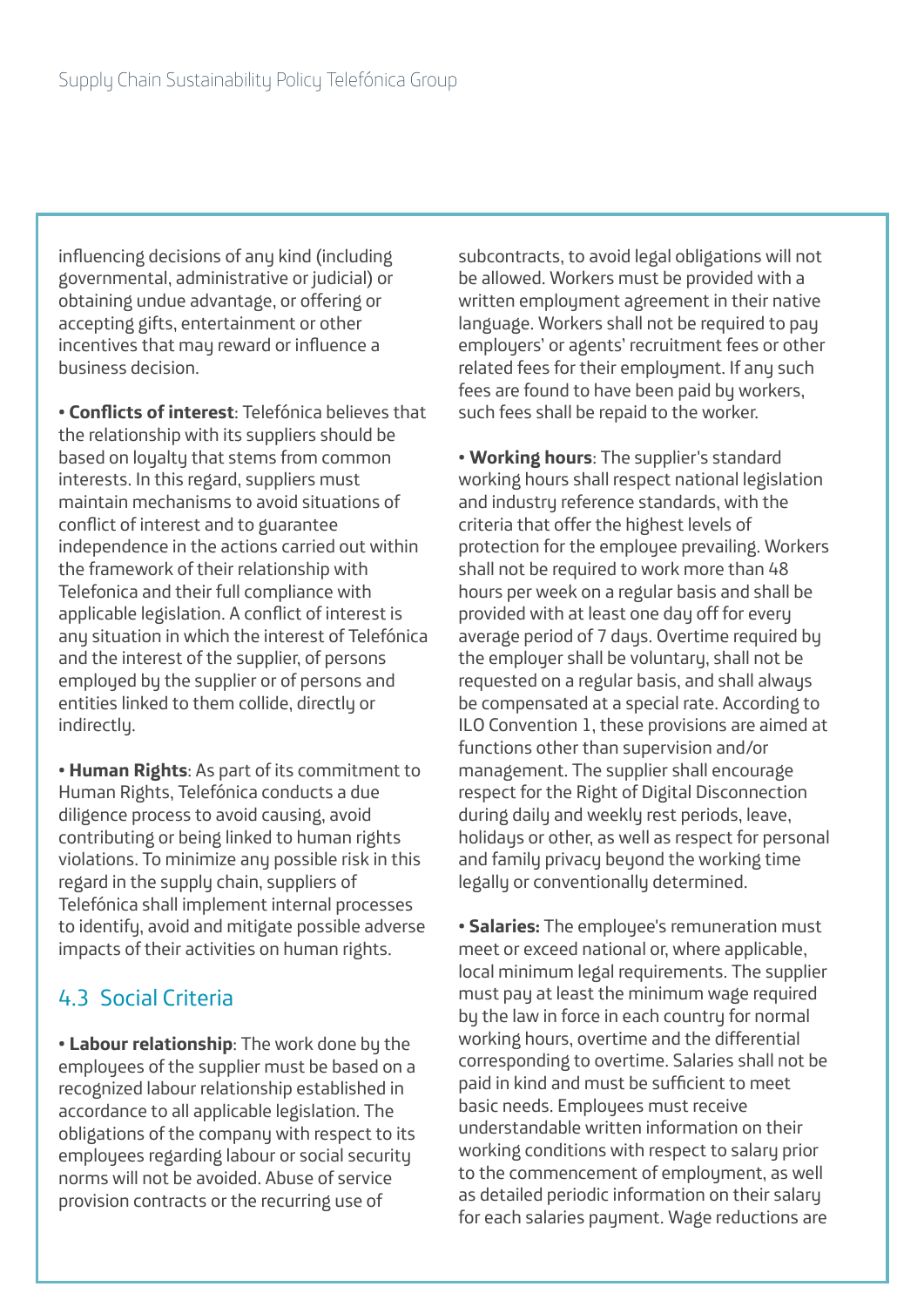not permitted as a disciplinary measure. All disciplinary measures must be recorded.

• **Violence and Harassment at Work**: The supplier will promote a zero-tolerance environment for violence and harassment. Abuse or discipline by physical means, threat of physical abuse, sexual or other harassment, verbal abuse, or other forms of intimidation are prohibited.

• **Forced Labour and Trafficking in Persons**: Labour shall not be carried out in conditions of slavery, nor shall it be involuntary or forced. Workers are not required to give "deposits" or identity documents to their employers and will be free to leave their jobs upon legally established notice. The supplier must operate defined policy and process to ensure that nowhere in its supply chain, or in its own business, is labour provided under conditions of slavery or trafficking in persons taking place. Upon request by Telefonica suppliers will report to Telefonica the measures they have taken to ensure that their operations and supply chains are free from modern slavery and trafficking and on the success of these measures.

• **Child and Young Person labour**: The supplier shall guarantee that there will be no child labour in its activity or its own supply chain. In cases where the supplier is forced to eliminate a situation of child labour it will take place in a manner consistent with the best interests of the children concerned. Children and young people under the age of 18 that, according to local legislation may have access to the job market shall not work during the night or under dangerous conditions. Any action taken shall be in the best interests of the child, in accordance with the provisions of ILO Conventions 138 "on the minimum age for admission to employment" and 182 "on the prohibition and

immediate action for the elimination of the worst forms of child labour", and shall be consistent with the UN Convention on the Rights of the Child.

• **Freedom of association and the right to collective bargaining**: Workers of the supplier and its subcontractors shall have the right to form and join trade unions and collectively bargain in accordance with the national law. The employer shall establish relations of collaboration and mutual trust with the local and international trade unions present in the different countries. Workers' representatives shall not be discriminated against and may perform their representative functions in the workplace. Where legislation limits the right to freedom of association and collective bargaining, the employer should consider facilitating, not hindering, the development of parallel legal means for free and independent association and bargaining.

#### • **Diversity, Inclusion and Non-discrimination**:

- The supplier will internally promote diverse teams, guaranteeing the same opportunities among its employees

- It shall pursue a policy of equality and there shall be no discrimination in recruitment, compensation, access to training, promotion, termination or retirement on grounds of gender, gender identity, ethnic origin, caste, colour, pregnancy, family status, national origin, religion, age, disability, sex, marital status, sexual orientation, trade union membership or political affiliation, or any other circumstance.

- Promote the implementation of conciliation measures that favour respect for the personal and family life of its employees, facilitating the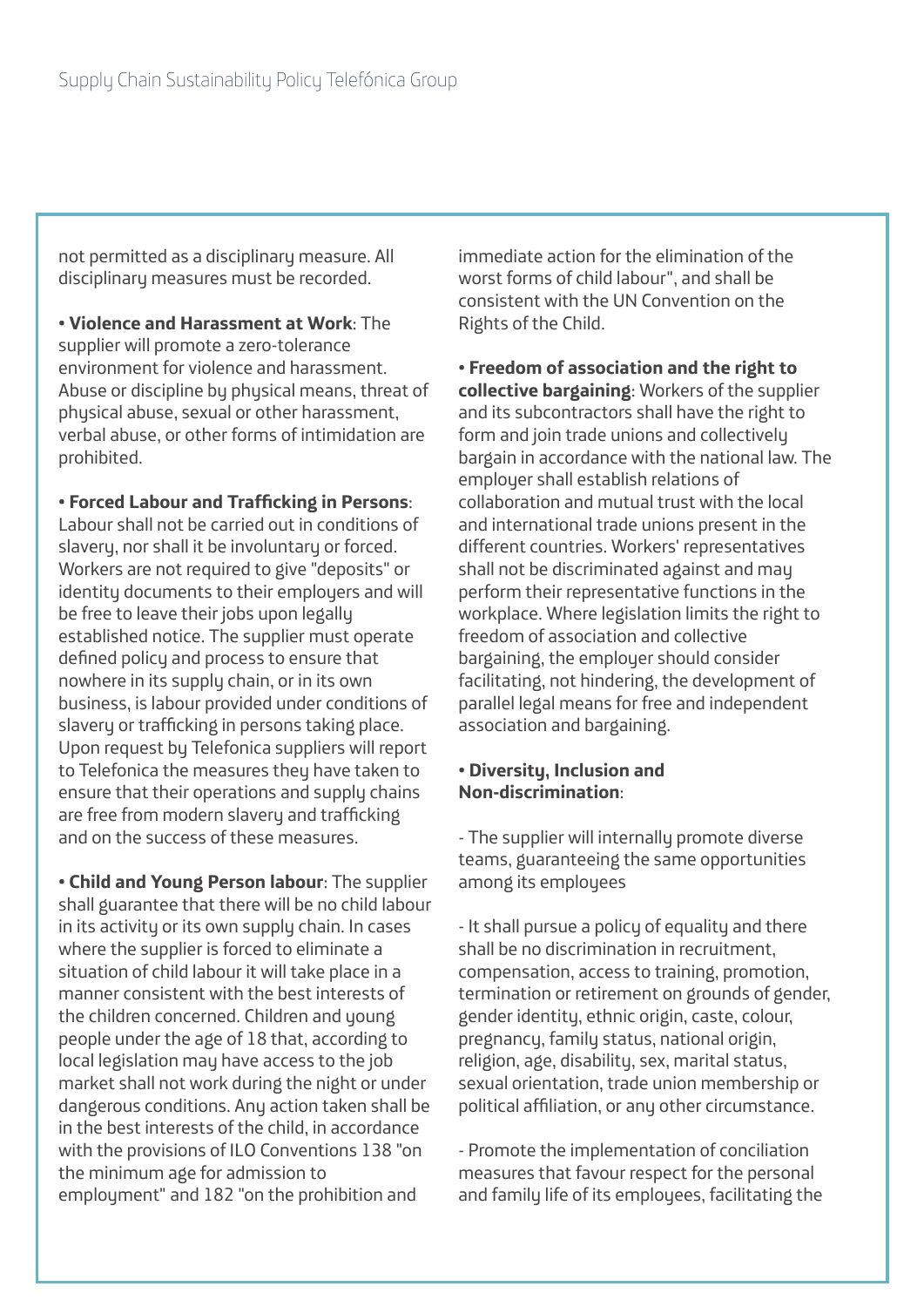best balance between the latter and their work responsibilities according to applicable laws.

- Workers shall be allowed to practice their religion under reasonable circumstances.

- Workers shall not be subjected to medical tests or physical exams that could be used against them in a discriminatory way.

#### • **Health and Safety:**

- The supplier shall provide its employees with a safe and healthy working environment, taking into account local, national and international standards and in accordance with the specific hazards/risks of each activity.

- Adequate measures must be taken to prevent injury and the occurrence of accidents, related to or occurring during work, minimizing the causes of the dangers inherent to the activities and work environment.

- The supplier shall provide its employees with appropriate tools for their activity, as well as any Individual or Collective Protection Equipment necessary to ensures safe working conditions considering the risk level to which they are exposed.

- Workers shall receive training regarding Health and Safety that enables them to identify any dangers associated with the activity and the work environment, and the practices necessary for minimizing the risks.

- Access to clean toilets, fresh water and sanitary facilities for the storage and consumption of food will be provided to workers.

- When board is provided, said board will be clean, safe, and will satisfy the basic needs of the workers.

- The company will assign a senior Manager responsible for Health and Safety.

- If an accident occurs, or any public health issues which affects the supplier, they will immediately inform Telefónica.

- Suppliers will enforce or be in the process of enforcing Health and Safety policy and procedures that satisfy the requirements of ISO 45001, or other internationally recognized standards.

- Suppliers, contractors, or other personnel that work in Telefónica facilities, must comply with all of the aforementioned, and their employees and autonomous contractors must comply with the Telefónica Health and Safety criteria, as well as with any instructions indicated by Telefónica.

- Policies and procedures shall be in place to manage, minimise, track and report occupational safety risks, Industrial hygiene risks and occupational Injuries and illnesses.

- Emergency preparedness plans will be established and maintained aimed at minimizing harm to life, the environment and property.

- Upon request, the supplier takes on the role of reporting to Telefónica any indicators requested relating to the safety, health and well-being of its employees and/or subcontractors, through the channels and within the deadlines established by Telefónica.

• **Minerals originating from areas affected by conflict and high risk (conflict minerals):** The supplier shall operate clear policy and process to ensure that they are compliant with the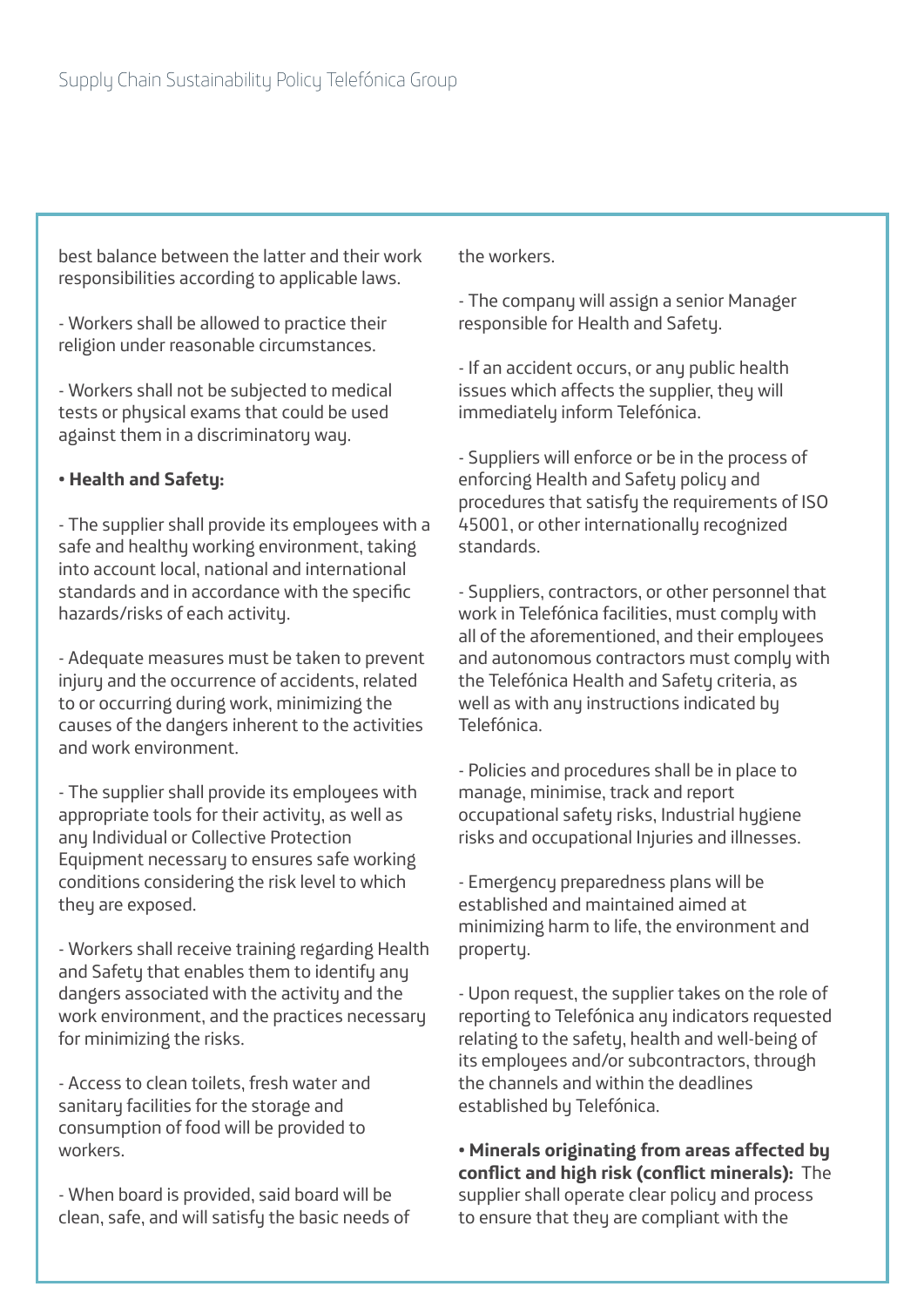section 1502 of the Dodd-Frank Wall Street Reform and Protection of Consumers Law. Additionally, the supplier policy and procedures shall align with the OECD Due Diligence Guidance for Responsible Supply Chains of Minerals from Conflict-Affected and High-Risk Areas. If required by Telefónica, the supplier must complete the Conflict Minerals Reporting Template (from the Responsible Minerals Initiative) or a similar questionnaire approved by Telefónica, with the aim of improving transparency about the origin of these type of minerals in our value chain.

### 4.4 Environmental Criteria

• **Compliance with the law**: the supplier shall at all times act in compliance with international, national, and local environmental legislation, especially in terms of waste, energy, emissions, noise, resource consumption and dangerous substances.

• **Life cycle and preventive action**: The supplier must apply the principle of caution, so as to minimise the possible environmental impact of its activity. To do so, it will consider the entire cycle, from extraction of the raw materials, water consumption, production and transportation, through to the management of waste and avoiding pollution of the environment. The supplier will also ensure, as much as possible within the context of their commercial relationship, that Telefónica is alerted in order to minimise its environmental impacts offering products and services based on eco-design practices, taking into account, among others, energy consumption, the incorporation of less polluting materials, such as those from recycling, subsequent reuse, repairability, and avoiding planned obsolescence.

• **Environmental policy**: the supplier shall operate under a documented and maintained environmental policy that includes commitments to protect the environment, biodiversity, comply with all applicable laws, and continuous improvement.

• **Environmental management**: the supplier shall operate or have a plan to operate, a documented environmental management system that guarantees the effective planning, management and control of its environmental impacts. The system must satisfy the requirements of ISO 14001 or other internationally recognized standards.

• **Climate change**: the supplier will take action to minimize the impact of its activities on climate change considering in its planning for such action the entire supply chain (scopes I, II, and III). It should work to reduce its greenhouse gas emissions by setting reduction targets for the next 3 years, which should, as far as possible, be based on science. To this end, it will promote energy efficiency and renewable energy initiatives in its own activities. The supplier will support any Telefónica requests for data on greenhouse gas emissions or energy consumption relevant to the products and services it provides to Telefónica.

• **Waste**: the supplier must have systematic processes for waste management, especially those arising from its activity with Telefónica, giving priority whenever possible to reuse and recycling treatments, with the aim of contributing to the circular economy. When the supplier manages waste derived from its activity with Telefónica, it must register the information relating to the management of such waste on the GRETEL<sup>1</sup> (Telefónica Waste

1 The supplier must contact the area managing the contract or, failing this, the environmental area of the Telefónica company that contracts the service, to obtain the user name and access password, as well as information on the operation of the GRETEL tool (https://gretel.telefonica.com/). If you have any questions, please send an email to: gretel@telefonica.com.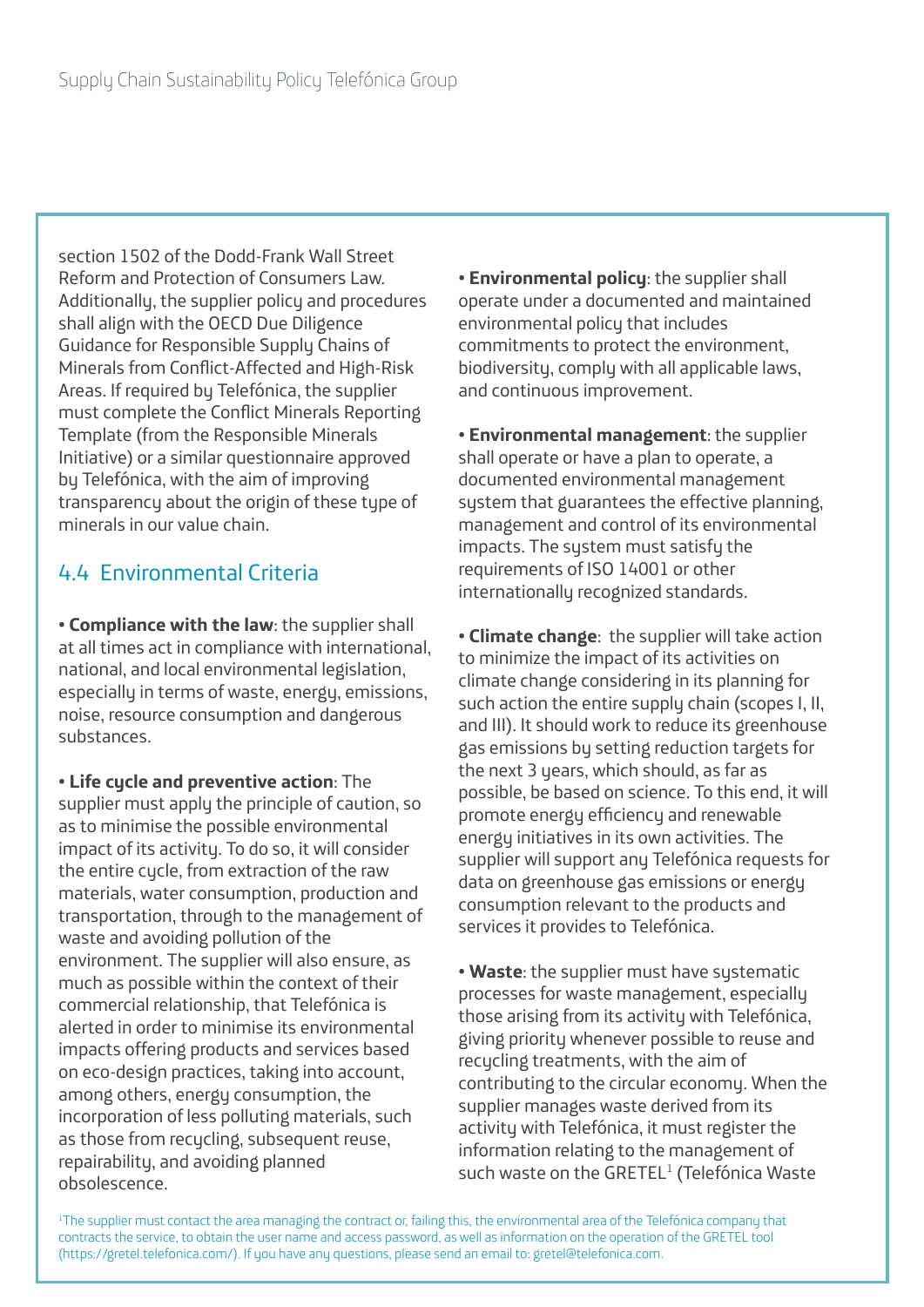Management) platform. This must be done within a maximum of two weeks following the delivery of the waste to the waste manager, unless expressly authorised otherwise by Telefónica.

• **Single Use Plastics (SUP)**: Suppliers and Partners should act to reduce their use of SUP in their supply to Telefonica and in their internal operations whenever possible. Suppliers should prioritize the removal of SUP from any O2 / Vivo / Movistar branded product supply.

• **Eco Rating**: those suppliers that supply mobile devices to Telefónica must provide the complete results of the evaluation of each of the device models, resulting from the application of the Eco Rating methodology, which Telefónica provides them with. Likewise, during the process of validating the results, Telefónica or its representatives may request document or physical evidence to accredit the results obtained in said evaluation.

• **Dangerous substances**: the supplier will comply with all laws, regulations and requirements with respect to the prohibition or restriction of dangerous substances. Hazardous chemicals and other materials included in products, especially those listed as Substances of Very High Concern in the REACH Regulation, must be identified and managed to ensure their safe use, recycling or reuse and disposal. Their use must be avoided, and if this is not possible, reduce usage to a minimum, always compluing with what is set out in said Regulation. The suppliers shall provide electric or electronic equipment that complies with all relevant European Union legislation, including but not limited to, RoHS and REACH, regardless of the country where the product will be used, including non-European countries. In those specific cases that Telefónica requires, the

supplier must sign the environmental declaration on electrical or electronic equipment in which it expressly declares compliance with said regulation, or if there is one, the equivalent regulation that is applicable in the territory in question.

• **Consumption of materials, resources, and atmospheric emissions**: The supplier shall commit to apply eco-efficient criteria in the development of its activity with Telefónica, especially with respect to scarce resources such as water. It will also reduce the emission of contaminating gasses into the atmosphere to the possible minimum.

• **Cooling gases**: The supplier shall not supply equipment containing ozone-depleting gases (such as CFC or HCFC), nor shall it refuel with these gases, unless expressly authorised by Telefónica. In the offers, priority will always be given to those gases that, being energy efficient, have a lower Global Warming Potential (PCG or GWP). For work associated with the maintenance of cooling equipment, the leakage of these gases into the atmosphere must be prevented in all cases. The supplier must also have a record of the quantity (in kilograms) of each type of gas refuelled. This information must be reported to Telefónica on a quarterly<sup>2</sup> basis.

• **Environmental training**: the supplier must have and implement an environmental training plan for those employees performing tasks involving significant environmental impact. This plan must focus on how to manage environmental aspects associated with their tasks, as well as on how to act in cases of environmental emergencies. Its content may be requested by Telefónica to validate it if it deems it necessary.

 $^2$  The supplier must report this information to the area managing the contract, or failing that, to the environmental area of the company that contracts the service.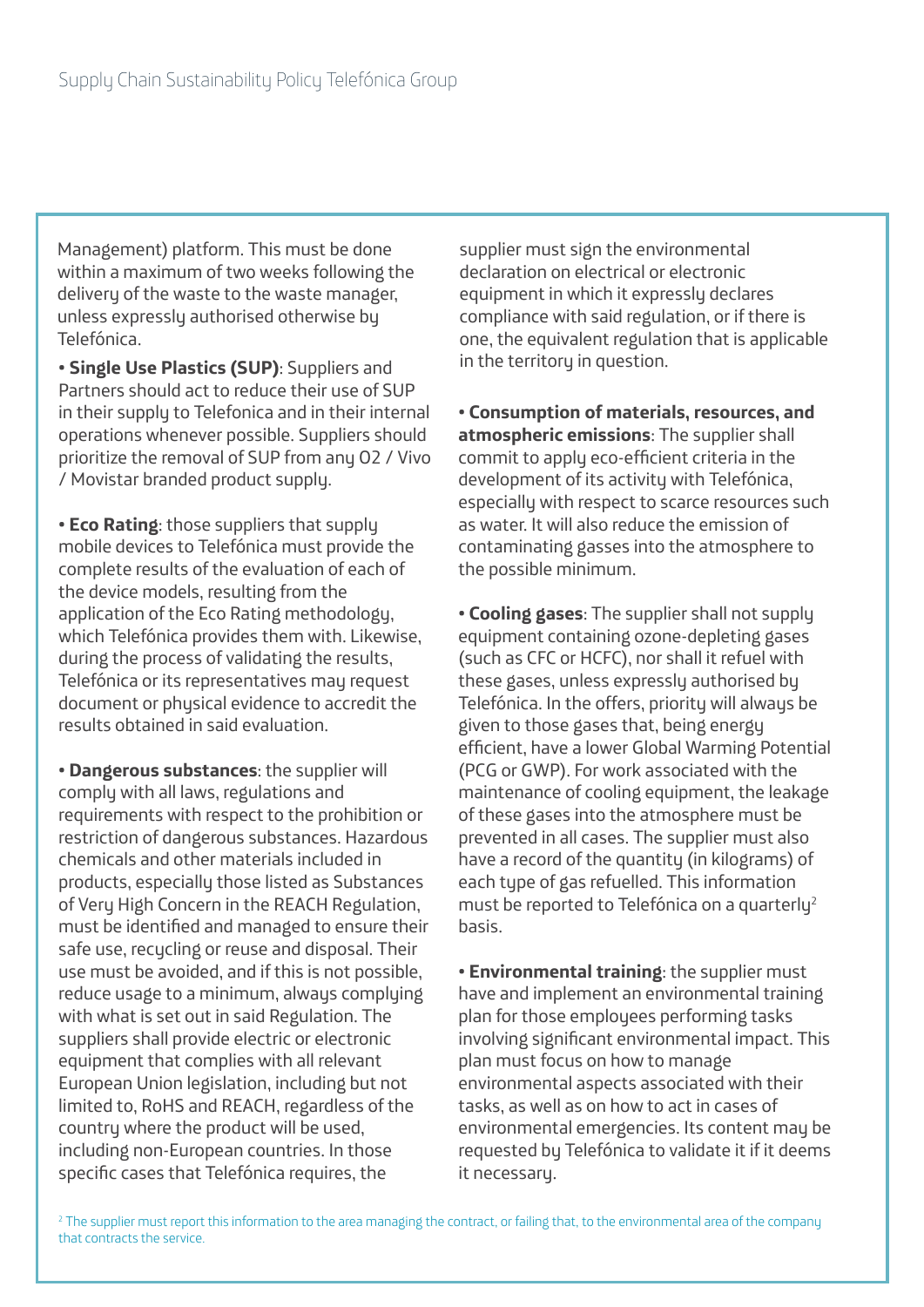### 4.5 Criteria for privacy, confidentiality of information and freedom of speech

The supplier will inform as to whether it has a policy that includes privacy principles reflecting its commitment to protect the personal data entrusted to it, whether of customers, shareholders, employees or suppliers, in accordance with applicable personal data protection legislation (international and local) and Telefónica's instructions. The supplier must sign a Personal Data Protection Agreement containing the commitments it assumes as the data processor in relation to the processing of the data for which Telefónica is responsible, all in accordance with the applicable data protection regulations. In particular, the supplier commits to:

• Process personal data only in accordance with Telefónica's instructions and under no circumstances for its own purposes.

• Under no circumstances use the information provided for any purpose other than that for which it was provided.

• Not to communicate personal data to third parties, unless authorised by Telefónica.

• Not reveal to third parties (and to ensure its employees and subcontractors do not reveal) any information or confidential material to which it may have access to via its relationship with Telefónica.

• Destroy or return both the information and, where applicable, the personal data subject to processing once the service is terminated by means of a procedure with maximum guarantees, without keeping any copy of the

same and without any external person, physical or legal, having knowledge of the data.

• The supplier will apply maximum caution when safeguarding information and personal data with the aim of ensuring its confidentiality and integrity, implementing the technical and organizational measures required with respect to the custody, storage and conservation of the data and with the aim of avoiding it alteration, loss, unauthorized treatment or access, all in accordance with legislation in force regarding intellectual property, business secrets and the protection of personal information, as applicable, as well as the security standards of Telefónica. If at any time this security is compromised, the supplier will act quickly, diligently and responsibly and inform Telefónica immediately.

• Notwithstanding the obligations outlined above, in the event that the supplier acts as the one in charge of processing the information on the communications of Telefónica's customers and/or users, it shall have procedures in place that guarantee at all times Telefónica's compliance with the obligations regarding collaboration with the Relevant Authorities<sup>3</sup>, while respecting the rights of Privacy and Freedom of Expression of those affected.

• Suppliers who design, develop and use artificial intelligence to perform the activity they carry out for Telefónica must comply with our Artificial Intelligence Principles or equivalent principles of their own.

3 Judges and Courts, State Security Forces and Bodies and other administrations or governmental bodies that are empowered by law to make the Requests that are covered by this Rule. The Competent Authorities may vary according to the type of Request and the applicable legislation in each of the countries.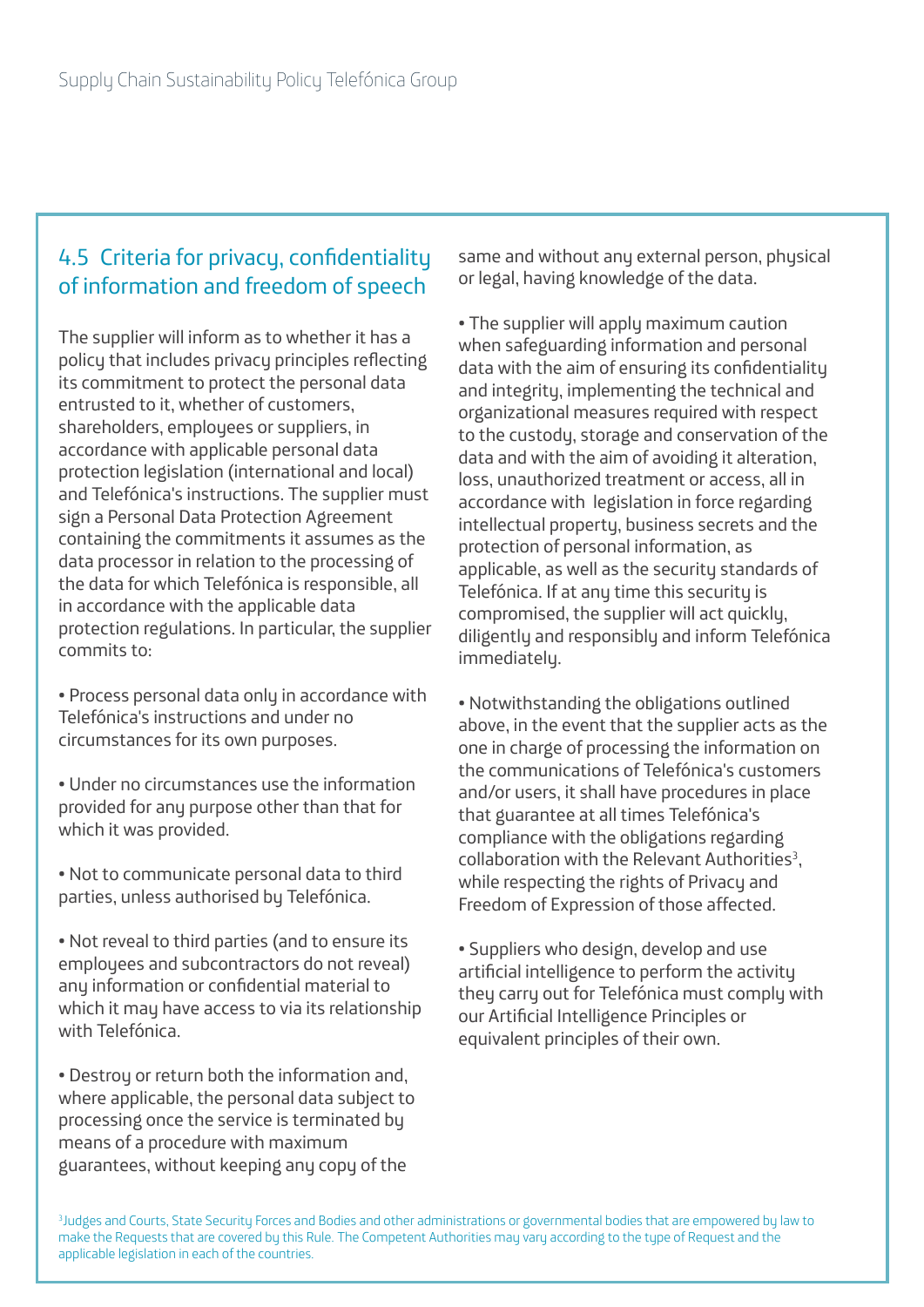### 5 Responsible business channel

Suppliers and their employees may raise queries or complaints regarding the compliance of these minimum standards for sustainable business through our confidential channel available at the Supplier's Website

#### https://www.telefonica.com/en/web/about\_telef onica/suppliers M

In accordance with the Regulation about the Management of the Responsible Business

Channel<sup>4</sup>, all complaints received will be processed in accordance with the Policy on Whistleblowing Channel Management. Questions and complaints may be communicated anonymously or not. All queries will be treated confidentially and thoroughly investigated. The supplier shall inform Telefónica as soon as possible if they discover any breach of the obligations set out in this policy in their own operations or supply chain (including subcontractors).

## 6 Changes and updates to the policy

This Policy updates and repeals the Policy of Sustainability in the Supply Chain published and ratified in July of 2016, and will become

effective on the day of its approval by the Administrative Board.

# 7 Definitions

• **Supplier:** For the purposes of this Policy, the term "supplier" means any company, entity, business partner - such as franchises and other marketing channels - or legal person, that provides any service and/or product to Telefónica.

• **Supply Chain**: A company's group of suppliers, including both those directly supplying the company and those who supply said suppliers all the way through to the last link in the chain.

• **Child**: Any person under the age of 15, unless local legislation establishes a higher age for mandatory work or schooling, in which case the highest age will be apply. In cases where local legislation sets the minimum age at 14 years old, this younger age will be applied in accordance to what is described in Convention 138 of the ILO for third world countries.

• **Young person**: Any person older than a child, according to the previous definition, and who is uounger than 18 years of age.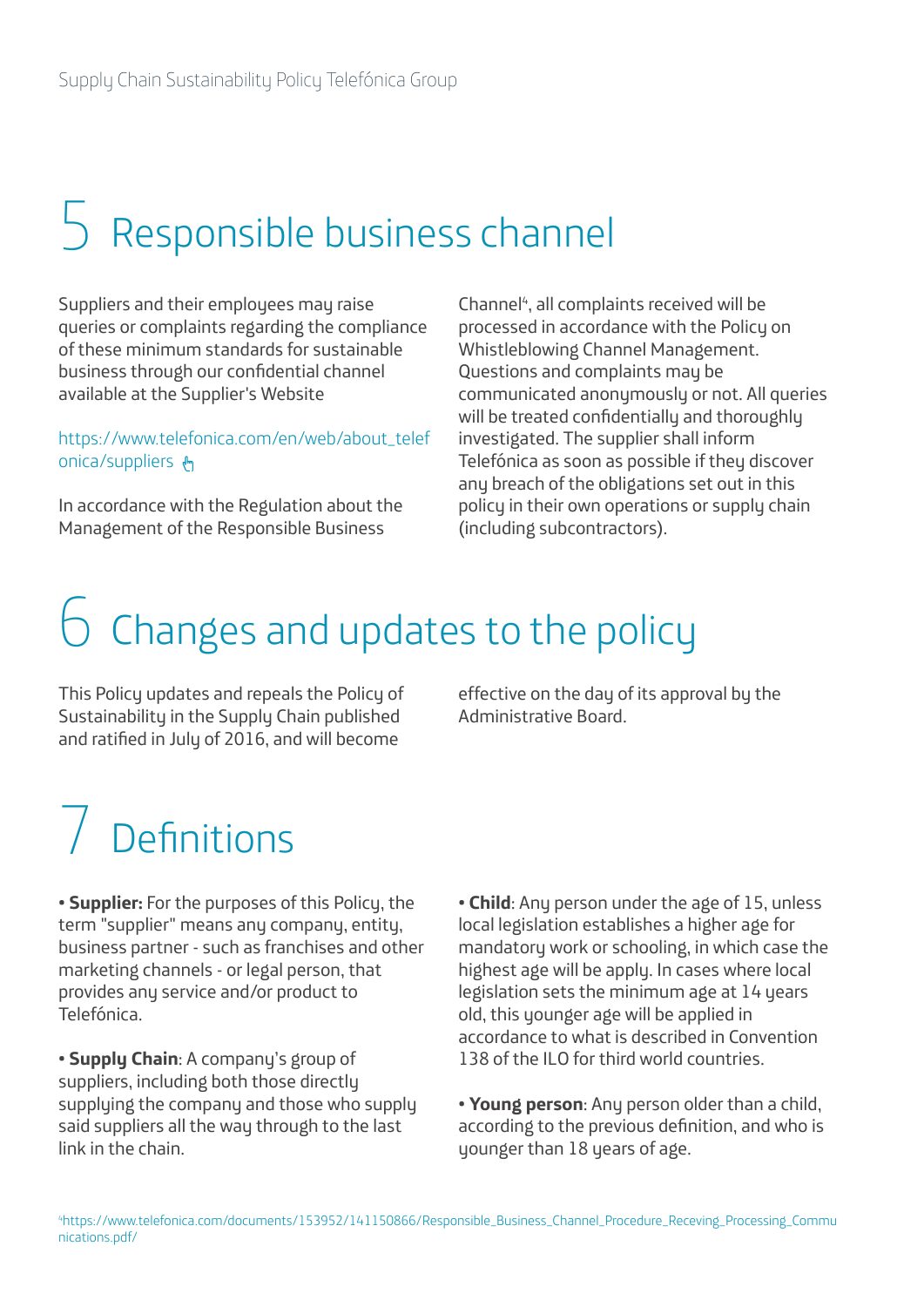• **Child labour**: All work performed by a child or young person, that does not comply with the dispositions of the pertinent ILO norms, and all work that may imply a risk or interfere with the education of a child or young person, or could be damaging to the health or physical, mental, spiritual, moral, or social development of a child or young person.

• **Conflict Minerals**: Those minerals that meet the following two conditions:

- **1.** Any of the following minerals:
	- **a.** Cassiterite, the metal ore from which tin is extracted;
	- **b.** Columbite-Tantalite, known as coltan, the metal ore from which tantalum is extracted;
- **c.** Gold;
- **d.** Wolframite, metal ore from which Tungsten is extracted.

**2.** Minerals that were extracted from the Democratic Republic of the Congo, Angola, Burundi, Central African Republic, Republic of the Congo, Southern Sudan, Tanzania, Uganda, Zambia, or any other Country considered as conflict area in the future.

Excluded from this definition or category are those minerals that, having been extracted from countries considered to be areas of conflict, have the corresponding certification (by an independent body) that accredits that their extraction has not encouraged armed conflicts and/or abused Human Rights in said areas.